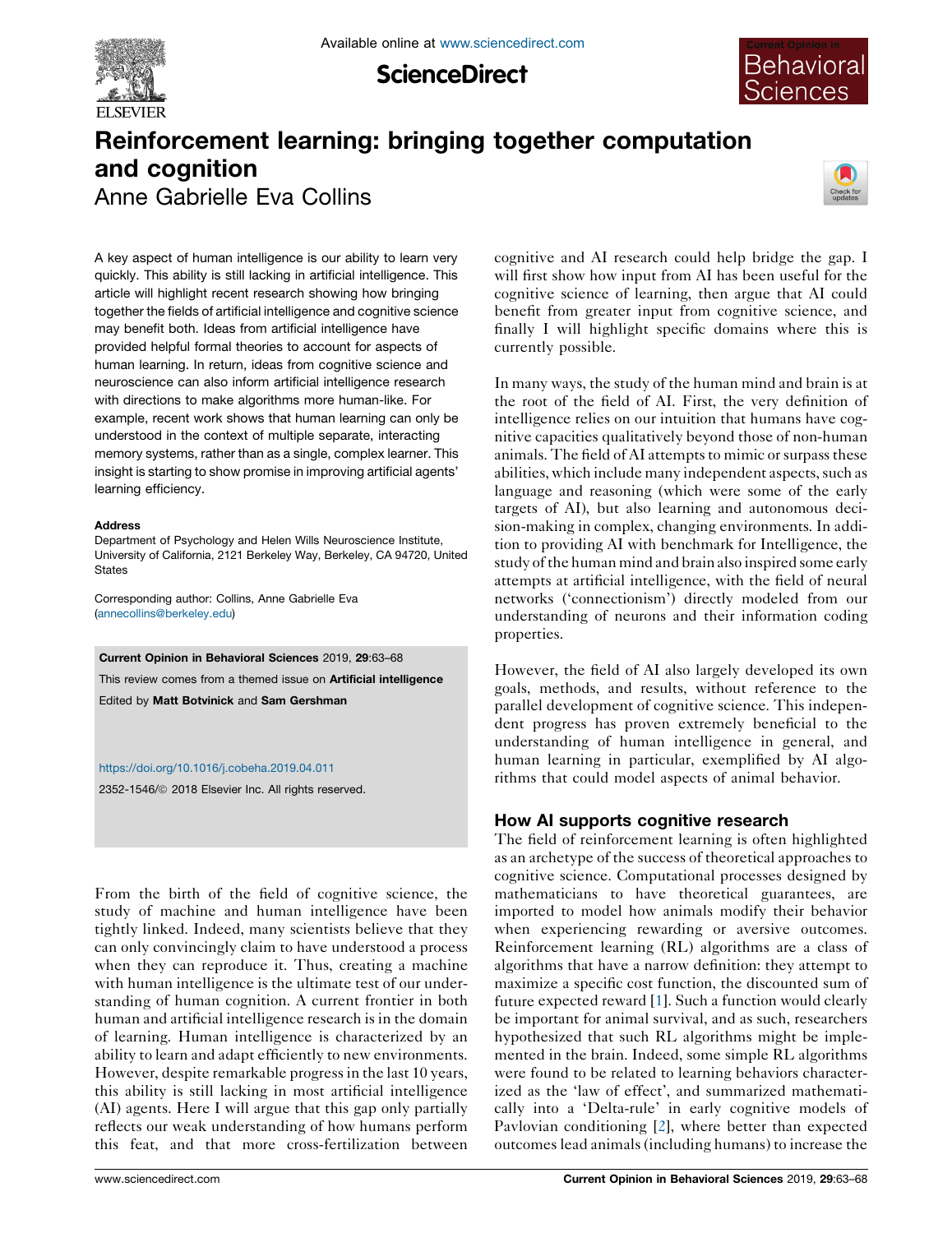strength of an association between a predictor and an outcome. A family of simple RL algorithms called 'model-free RL', such as Q-learning [[3\]](#page-3-0), have been very successful to explain learning in simple or stimulus-action learning in humans and animals [\[4](#page-3-0)].

RL algorithms have been so successful in cognitive neuroscience because they not only capture behavior, but also provide a quantitative theory for the underlying neural processes. Indeed, information carried by the neuromodulator dopamine can be modeled as a reward prediction error signal consistent with the RL framework of temporal difference learning [\[1](#page-3-0),[5\]](#page-3-0). The striatum, where dopamine modulates plasticity [[6\]](#page-3-0), encodes the choice value or policy [[7,8](#page-3-0)]; it has even been suggested that distinct parts of the striatum may have distinct roles, as proposed by an RL actor-critic model [[9\]](#page-3-0).In short, there is broad agreement that a striatal-dopaminergic system implements a form of model-free RL in the brain.

This theory has been refined since to better account for human learning, often taking inspiration from AI. For example, model-based RL algorithms [[10\]](#page-3-0), Dyna-RL offline replay [[11\]](#page-3-0), and successor representations [[12\]](#page-4-0) account for aspects of planning in human learning [\[13](#page-4-0)<sup>°</sup>]. Other models that capture more advanced aspects of human learning include hierarchical RL [[14\]](#page-4-0), PID controllers [[15\]](#page-4-0), and so on. In short, the influence of RL algorithms from AI remains essential and fruitful in understanding human learning and intelligence.

## How cognitive science can support AI research

The reverse seems to be less true: The tremendous progress in cognitive science and neuroscience has only weakly influenced AI research in RL, despite the fact that RL itself was strongly inspired by research in animal conditioning [[16\]](#page-4-0). Nevertheless, here are multiple ways in which research on human cognition can inform AI. First, it can provide tools for analyzing and thus improving agents' behavior. More importantly, it can provide inspiration for better algorithms by showing how humans perform tasks that artificial agents fail at. Indeed, hundreds of millions of years of evolution have sculpted highly complex, efficient, and effective nervous systems in the animal kingdom, and research on human behavior in particular reveals powerful natural learning algorithms. I will show examples of successful integration of knowledge from the cognitive sciences into AI, and suggest some directions where cognitive research is ahead of AI.

# Tools

An important frontier in creating artificial agents is in fast learning, which in humans relies on the ability to transfer previous knowledge to new environments or problems. Despite recent progress in AI, humans still have a strong advantage in this domain, and most AI studies include human performance as a benchmark  $[17,18\text{°}']$  $[17,18\text{°}']$  $[17,18\text{°}']$ . This performance benchmark is often a rough aggregate measure of how well the agent is doing, for example, the number of points earned in a game. Cognitive scientists have already developed and can provide tools to make this more informative: First, they can provide more reliable benchmarks, by establishing a range of target performance across multiple human players, carefully controlling experimental factors (Tsividis et al., unpublished). More importantly, analyzing fine-grained patterns of behavior, rather than aggregate measures, is an essential tool for cognitive scientists trying to deconstruct the algorithms that drive learning [[19,20](#page-4-0)]. Such methods would also be informative to dissect artificial agents' behavior [\[21](#page-4-0)]. We could then better identify where specifically they fail to match human performance, and thus inform their improvement.

# Inspiration

A more fundamental way, in which cognitive science can inform AI research, is by inspiring improved algorithms  $[22$ <sup>\*\*</sup>]. Again, there is an evolutionary argument here: learning efficiently and adapting flexibly to changing environments is essential for animals' fitness and survival through evolution; as such, it is likely (though not certain) that the algorithms implemented by the brain for learning and decision-making are fine-tuned to support efficient learning. A strategy for improving AI in domains in which it currently lags behind human levels, such as fast learning and generalization, is to take what we understand from human cognition in that domain and apply it to artificial agents. In the next paragraphs, I will give examples where this has been done, and examples where this could be done more.

# Multiple learning systems in parallel

Early improvements of AI algorithms for learning, such as deep reinforcement learning networks (e.g. DQN [[17\]](#page-4-0)) were successful, to a first approximation, by creating elaborate state spaces over which simple RL algorithms could operate using function approximation. However, a key insight from human cognitive neuroscience is that human learning can never be approximated by a single learning system, no matter how clever. Instead, at any time point, multiple learning, memory, and decision processes contribute to learning and choices in parallel, and sometimes interact with one another.

One example is *episodic memory*. In addition to the wellstudied neural RL system, humans, use hippocampusdependent memory to store, and recall when relevant, unique, precise events. Recent research has shown that the episodic memory system contributes essentially to learning  $[23,24,25^{\bullet\bullet},26,27]$  $[23,24,25^{\bullet\bullet},26,27]$  $[23,24,25^{\bullet\bullet},26,27]$  $[23,24,25^{\bullet\bullet},26,27]$  $[23,24,25^{\bullet\bullet},26,27]$  $[23,24,25^{\bullet\bullet},26,27]$  $[23,24,25^{\bullet\bullet},26,27]$  $[23,24,25^{\bullet\bullet},26,27]$ , in parallel with RL. This finding has inspired new AI agents. Recent research targeted such one-shot learning (putatively dependent on episodic memory) and developed deep-RL agents that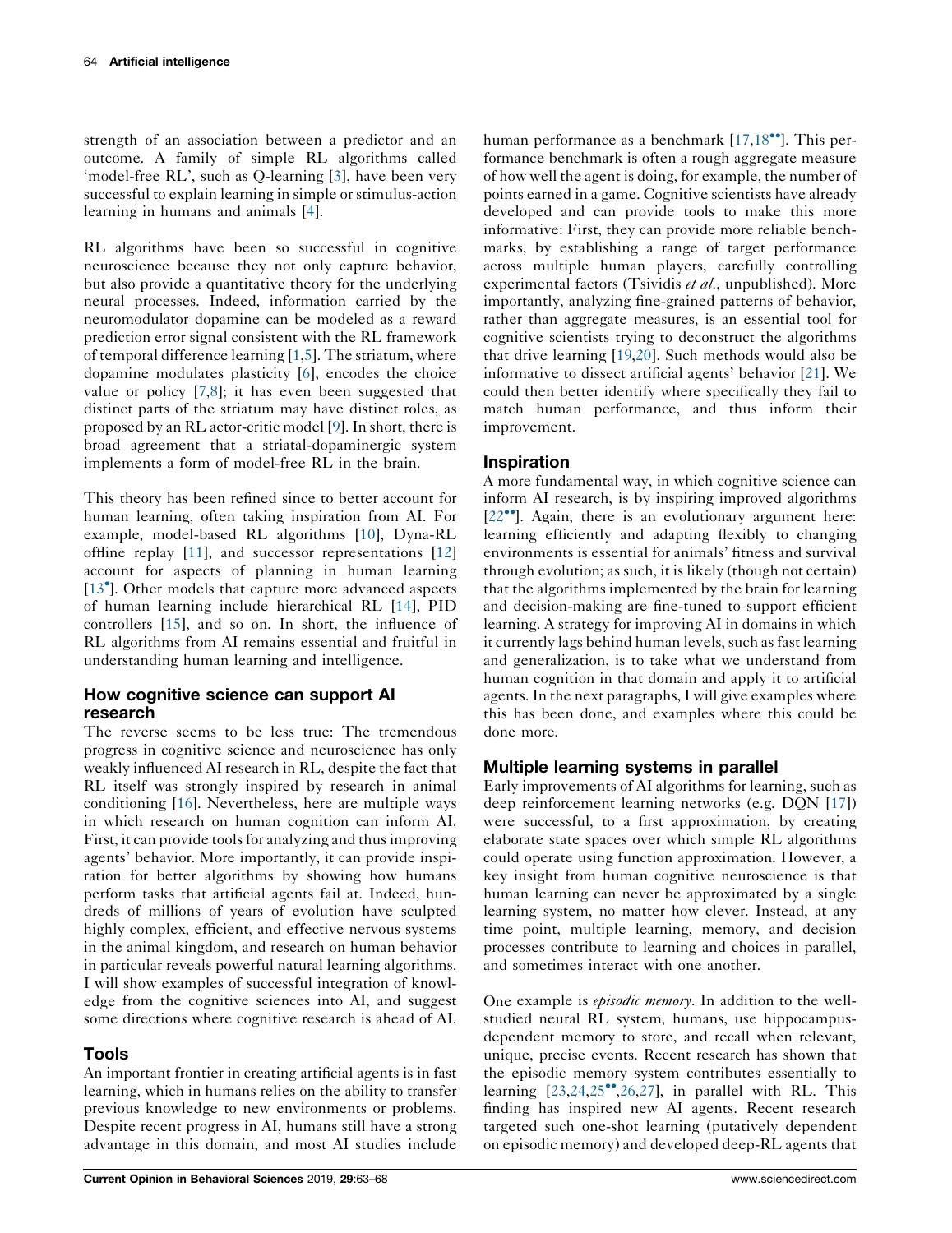were augmented with an ability to use external memory for fast learning [[28\]](#page-4-0). These agents were able to perform one-shot imitation learning, taking them a step closer to human learning abilities [\[29](#page-4-0),[30\]](#page-4-0).

Another cognitive process that crucially contributes to human learning is *working memory*, a process by which we actively hold in mind a limited amount of information for a short amount of time. Evidence for short-term maintenance of information, and sensitivity to information load, show that much of human learning is more dependent on working memory (WM) than RL [\[31–33](#page-4-0)]. Furthermore, recent work shows that the use of WM in learning interferes with computations performed by the RL process. Specifically, model-free RL algorithms are usually assumed to be closed-loop: they use their own predictions to estimate reward prediction errors and learn from them. Instead, recent work hints at more dependency between different systems, whereby WM provides inputs to RL computations [[11,](#page-3-0)[34](#page-4-0),[35](#page-4-0)<sup>°</sup>[,36](#page-4-0)<sup>°</sup>].

The understanding of the role of WM in human learning has not inspired AI research yet, to our knowledge. Recurrent networks such as LSTMs [[37\]](#page-4-0) bear some resemblance to WM in that they keep a trace of past information in the network's state. However, this is a superficial resemblance: crucial characteristics of WM, both positive ones, such as the ability to manipulate information in WM, and apparently negative ones, such as the very limited amount of information it can hold, are not present [\[28](#page-4-0)]; these artificial agents instead have episodic-memory-like long-lasting, high-capacity memory stores. We should again assume that WM's characteristics may have an evolutionary purpose, and thus might improve artificial agents. A possibility is that WM's limited information capacity focuses attention and learning to a manageable, low-dimensional, prioritized state space [\[38](#page-4-0)]. Similarly, interactions between memory systems such as WM and RL may have beneficial computational properties that could improve AI agents. This type of interactions between memory systems is currently being explored for episodic memory and RL [[39\]](#page-4-0).

#### Executive functions provide structure for learning

Humans, as well as non-human primates and other animals, can learn to learn [\[40](#page-4-0)]. This ability is dependent on prefrontal cortex [\[41](#page-4-0)], and holds potential for improvement of artificial agents: recent work showed that when an agent is trained on families of problems that share the same structure, it can learn how to learn in these types of situations and become more and more efficient over time  $[42^{\bullet\bullet}, 43]$  $[42^{\bullet\bullet}, 43]$ .

An important way, in which humans learn to learn efficiently, is by integrating prior knowledge with new information [[44](#page-4-0),[45\]](#page-4-0). Making intelligent agents will probably require an ability to integrate such priors into their computations, an area of active research  $[18\degree$  $[18\degree$ <sup>o</sup>. This ability manifests itself in humans by their tendency to search for structure in their interaction with the environment [[46–49\]](#page-4-0). Humans even create structured representations that do not reflect objective structure in the environment (and thus provides no behavioral benefit), at a cost to their immediate performance [[50–52\]](#page-4-0). This apparently suboptimal strategy is present not only in human adults, who may have extensive prior evidence that this is a useful long-term strategy, but also in human infants [[53,54](#page-5-0)], highlighting an essential ingredient to the development of human intelligence.

One computational benefit of structure building in humans is that it provides representations for learned policies that are not strongly tied to a specific set of sensory inputs and motor outputs. Instead, from the start, policies are created to be broadly generalizable and transferable: A key behavioral marker of such structure learning in humans is the ability to later transfer and generalize learned knowledge and policies to new environments [[55\]](#page-5-0). We learn how to behave appropriately in different contexts, reacting to the same cues differently: for example, we react to a colleague's statements or our phone ringing differently in an office during an interview and in a bar after a conference. Having learned these context-dependent policies, we can immediately reuse them in a different context (new office, different conference), or with different low-level choices (greeting someone in French or English, turning off a different phone). The ability to create reusable policies is related to the notion of 'state abstraction for lifelong RL' in AI [[56\]](#page-5-0). However, it is unclear whether this research allows artificial agents to incur short-term costs for explicitly building more complex than necessary representations, in the hope that those will prove their worth in future interactions with new environments. The structure of human brain networks actively promotes structure creation [\[57](#page-5-0)], making us short-term suboptimal for increased long-term fitness and flexibility.

#### How neuroscience can inform AI research

This last point highlights the fact that inspiration for AI can be found not only by investigating human behavior, but also by understanding how the brain implements it. This benefit could come in one of two ways, often tightly intertwined. First, we investigate the 'hardware', and ask how brain networks that support a specific behavior are organized, assuming that evolutionary pressure may have constrained these processes to compress information efficiently. This approach has been successful in the domain of artificial vision for example, where convolutional networks were inspired by neuroscience [\[58](#page-5-0) ]. Second, we can investigate the 'software': how information related to a cognitive process is encoded.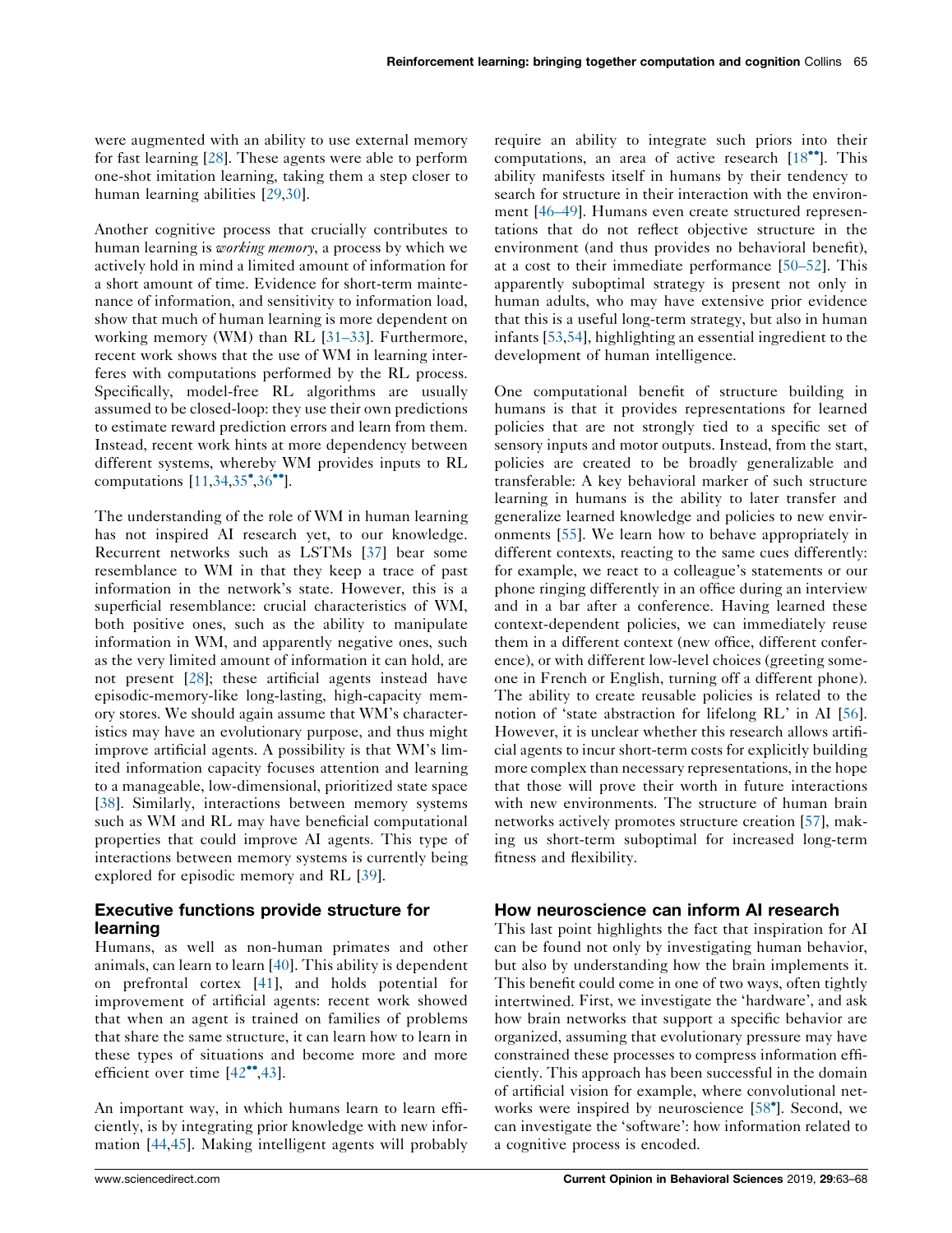<span id="page-3-0"></span>As an example of learning about the brain's 'software', we can look at dopaminergic signals that encode reward prediction errors in the brain, which support policy learning. Finding non-reward related information that contributes to dopaminergic signals (such as novelty, uncertainty, or information [[59\]](#page-5-0)) suggests that this information is usefully integrated into a policy learning in humans, and thus potentially also for artificial agents. Similarly, recent findings about hippocampal replay, preplay, and mental simulation [[60,61](#page-5-0) ], could inform how Dyna-like off-line learning [10] occurs and is prioritized in animals, and thus might inspire AI.

Regarding 'hardware', the organization of brain networks could also inspire how to structure artificial networks to support flexible learning. For example, the brain uses two separate but converging pathways for RL, coding highly anticorrelated information (a 'positive' policy: how much to approach a choice; and a 'negative' policy; how much to avoid a choice). Such redundancy is surprising in a biological system. Thus, it may instead reflect an adaptive role for flexible behavior, such as providing a method to flexibly adjust whether to prioritize costs versus benefits in decisions [[62\]](#page-5-0). As another example, the brain networks that support RL computations exist in multiple parallel loops, originating in cortical regions that represent more or less abstract information [\[63–65](#page-5-0)]. This structure might indicate the usefulness of performing RL computations on multiple state/action spaces in parallel at different granularities of generalizability, with largely independent, but hierarchical dependencies [\[50](#page-4-0)].

#### **Discussion**

It is important to keep in mind that the human and artificial intelligence communities have different goals, and that what works in silico is not guaranteed to work in vivo, and vice-versa. There may be risks in trying to match too closely human and artificial intelligence. First, AI agents have different memory mechanisms and resources than animals, which could mean that algorithms designed to work within animal constraints might not be optimal for AI agents. In reverse, AI research may produce elegant and efficient frameworks that do not necessarily have to relate to human learning. Seeking to take a mechanism that is relevant for artificial agents and using it as a lens for investigating human learning might be productive, but also misleading, by artificially enforcing an interpretation that might not correspond to computations in brain and behavior. Both communities should remain aware of these drawbacks.

Nevertheless, here I have shown that research in human and artificial learning could benefit from more cross-talk between the two disciplines. Research in other domains, especially sensory processing, has already shown such bidirectional benefits by inspiring network structures (e.g. convolutional networks), and by helping model

neural [process](#page-5-0)ing [58<sup>°</sup>]. The same process could be strengthened for the field of learning and decision making. To this end, researchers in AI might take inspiration from cognitive scientists' knowledge of human brain and behavior, and try to integrate it into better agents. For example, network structures could be informed by knowledge from brain connectivity. Algorithms could be constrained with knowledge about human learning, such as the existence of multiple parallel, interacting memory and decision-making processes. Researchers in human intelligence should also take inspiration from algorithms that improve artificial agents, and consider testing whether they might account for some aspects of human learning. This requires designing experiments that take into account the complexities of real-world learning, and thus probing intelligent learning more directly.

# Conflict of interest statement

Nothing declared.

## Acknowledgements

I am grateful to Maria Eckstein, Sarah Master, Sam McDougle and Victor Shnayder for helpful comments and suggestions on an early version of this draft. This research did not receive any specific grant from funding agencies in the public, commercial, or not-for-profit sectors.

#### References and recommended reading

Papers of particular interest, published within the period of review, have been highlighted as:

- of special interest
- •• of outstanding interest
- 1. Sutton RS, Barto AG: [Reinforcement](http://refhub.elsevier.com/S2352-1546(18)30175-X/sbref0005) Learning. MIT Press; 1998.
- 2. Wagner A, Rescorla R: Inhibition in Pavlovian [conditioning:](http://refhub.elsevier.com/S2352-1546(18)30175-X/sbref0010) application of a theory. Inhib Learn [1972:301-336.](http://refhub.elsevier.com/S2352-1546(18)30175-X/sbref0010)
- 3. Watkins CJCH, Dayan P: [Q-learning](http://refhub.elsevier.com/S2352-1546(18)30175-X/sbref0015). Mach Learn 1992, 8:279- [292.](http://refhub.elsevier.com/S2352-1546(18)30175-X/sbref0015)
- 4. Huys QJM: Bayesian [approaches](http://refhub.elsevier.com/S2352-1546(18)30175-X/sbref0020) to learning and decisionmaking. Comput Psychiatry [2018:247-271.](http://refhub.elsevier.com/S2352-1546(18)30175-X/sbref0020)
- 5. Montague PR, Dayan P, Sejnowski TJ: A [framework](http://refhub.elsevier.com/S2352-1546(18)30175-X/sbref0025) for [mesencephalic](http://refhub.elsevier.com/S2352-1546(18)30175-X/sbref0025) dopamine systems based on predictive Hebbian learning. J Neurosci 1996, 16[:1936-1947.](http://refhub.elsevier.com/S2352-1546(18)30175-X/sbref0025)
- 6. Reynolds JN, Hyland BI, Wickens JR: A cellular [mechanism](http://refhub.elsevier.com/S2352-1546(18)30175-X/sbref0030) of [reward-related](http://refhub.elsevier.com/S2352-1546(18)30175-X/sbref0030) learning. Nature 2001, 413:67-70.
- 7. Samejima K, Ueda Y, Dova K, Kimura M: [Representation](http://refhub.elsevier.com/S2352-1546(18)30175-X/sbref0035) of [action-specific](http://refhub.elsevier.com/S2352-1546(18)30175-X/sbref0035) reward values in the striatum. Science 2005, 310[:1337-1340.](http://refhub.elsevier.com/S2352-1546(18)30175-X/sbref0035)
- 8. Tai L-H, Lee AM, [Benavidez](http://refhub.elsevier.com/S2352-1546(18)30175-X/sbref0040) N, Bonci A, Wilbrecht L: Transient stimulation of distinct [subpopulations](http://refhub.elsevier.com/S2352-1546(18)30175-X/sbref0040) of striatal neurons mimics [changes](http://refhub.elsevier.com/S2352-1546(18)30175-X/sbref0040) in action value. Nat Neurosci 2012, 15:1281- [1289.](http://refhub.elsevier.com/S2352-1546(18)30175-X/sbref0040)
- Joel D, Niv Y, Ruppin E: [Actor-critic](http://refhub.elsevier.com/S2352-1546(18)30175-X/sbref0045) models of the basal ganglia: new anatomical and [computational](http://refhub.elsevier.com/S2352-1546(18)30175-X/sbref0045) perspectives. Neural Netw 2002, 15[:535-547.](http://refhub.elsevier.com/S2352-1546(18)30175-X/sbref0045)
- 10. Gershman SJ, Markman AB, Otto AR: [Retrospective](http://refhub.elsevier.com/S2352-1546(18)30175-X/sbref0050) revaluation in [sequential](http://refhub.elsevier.com/S2352-1546(18)30175-X/sbref0050) decision making: a tale of two systems. J Exp Psychol Gen 2014, 143[:182-194.](http://refhub.elsevier.com/S2352-1546(18)30175-X/sbref0050)
- 11. Daw ND, [Gershman](http://refhub.elsevier.com/S2352-1546(18)30175-X/sbref0055) SJ, Seymour B, Dayan P, Dolan RJ: Modelbased [influences](http://refhub.elsevier.com/S2352-1546(18)30175-X/sbref0055) on humans' choices and striatal prediction errors. Neuron 2011, 69[:1204-1215.](http://refhub.elsevier.com/S2352-1546(18)30175-X/sbref0055)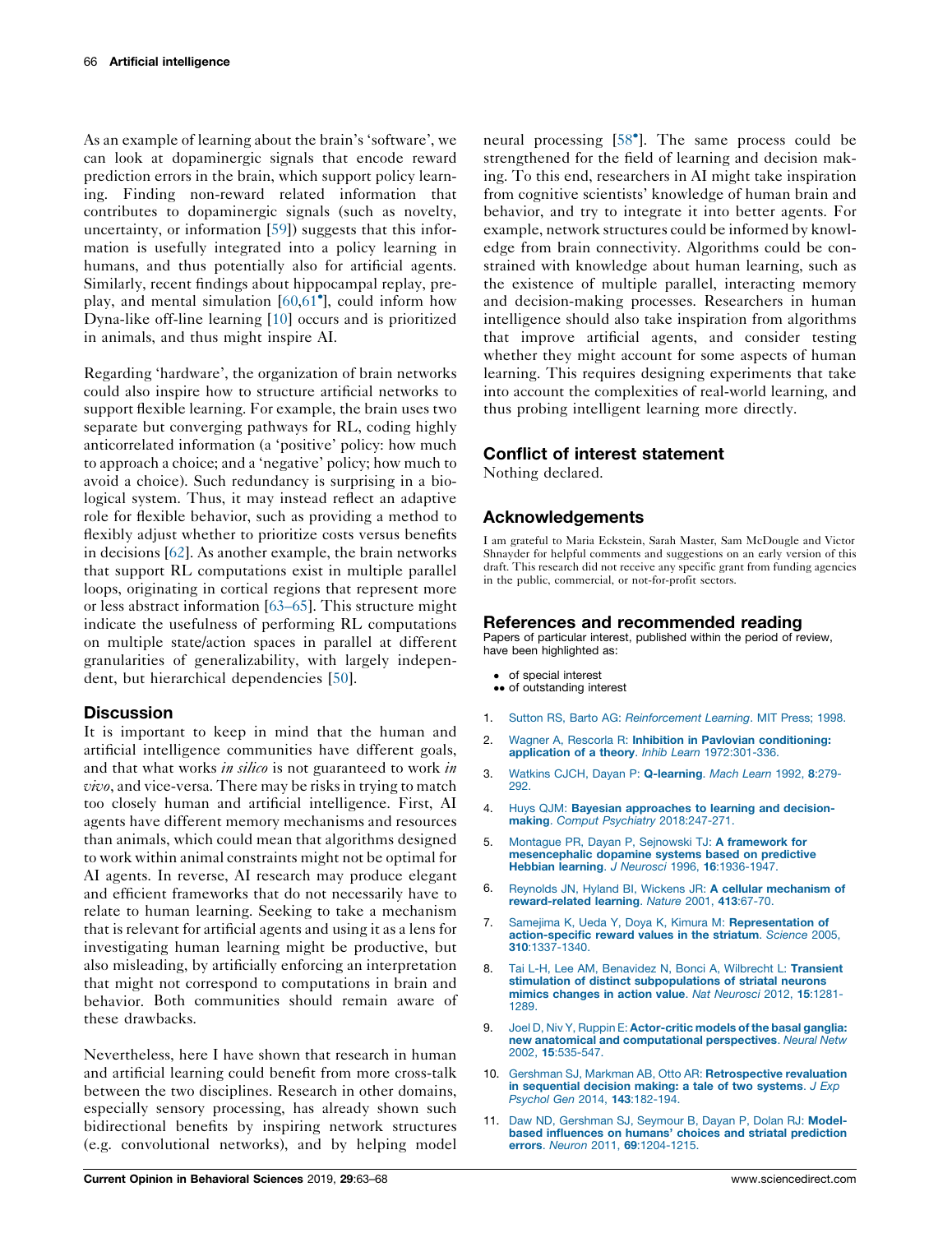- <span id="page-4-0"></span>12. Dayan P: Improving [generalization](http://refhub.elsevier.com/S2352-1546(18)30175-X/sbref0060) for temporal difference learning: the successor [representation](http://refhub.elsevier.com/S2352-1546(18)30175-X/sbref0060). Neural Comput 1993, 5[:613-624.](http://refhub.elsevier.com/S2352-1546(18)30175-X/sbref0060)
- 13. Momennejad I et al.: The successor [representation](http://refhub.elsevier.com/S2352-1546(18)30175-X/sbref0065) in human

• **Temorcement learning**. Nat Hurn Benav 2017, 1.060-692.<br>Momennejad et al. exemplify how cognitive science can learn from AI, [reinforcement](http://refhub.elsevier.com/S2352-1546(18)30175-X/sbref0065) learning. Nat Hum Behav 2017, 1:680-692. showing that AI's successor representation framework accounts for some aspects of human learning.

- 14. Botvinick MM, Niv Y, Barto AC: [Hierarchically](http://refhub.elsevier.com/S2352-1546(18)30175-X/sbref0070) organized behavior and its neural foundations: a [reinforcement-learning](http://refhub.elsevier.com/S2352-1546(18)30175-X/sbref0070) [perspective](http://refhub.elsevier.com/S2352-1546(18)30175-X/sbref0070). Cognition 2009, 113:262-280.
- 15. Ritz H, Nassar MR, Frank MJ, Shenhav A: A control [theoretic](http://refhub.elsevier.com/S2352-1546(18)30175-X/sbref0075) model of adaptive learning in dynamic [environments](http://refhub.elsevier.com/S2352-1546(18)30175-X/sbref0075). J Cogn Neurosci 2018, 30[:1405-1421.](http://refhub.elsevier.com/S2352-1546(18)30175-X/sbref0075)
- 16. Sutton RS, Barto AG: Toward a modern theory of [adaptive](http://refhub.elsevier.com/S2352-1546(18)30175-X/sbref0080) networks: [expectation](http://refhub.elsevier.com/S2352-1546(18)30175-X/sbref0080) and prediction. Psychol Rev 1981, 88[:135-170.](http://refhub.elsevier.com/S2352-1546(18)30175-X/sbref0080)
- 17. Mnih V et al.: Human-level control through deep [reinforcement](http://refhub.elsevier.com/S2352-1546(18)30175-X/sbref0085) learning. Nature 2015, 518[:529-533.](http://refhub.elsevier.com/S2352-1546(18)30175-X/sbref0085)
- 18. Lake BM, Ullman TD, [Tenenbaum](http://refhub.elsevier.com/S2352-1546(18)30175-X/sbref0090) JB, Gershman SJ: Building

 $\bullet\bullet$ [machines](http://refhub.elsevier.com/S2352-1546(18)30175-X/sbref0090) that learn and think like people. Behav Brain Sci 2017, 40[:e253.](http://refhub.elsevier.com/S2352-1546(18)30175-X/sbref0090)

Lake et al. propose a framework for making artificial machines that think like humans, focusing on a few concrete directions to overcome current challenges.

- 19. Krakauer JW, Ghazanfar AA, [Gomez-Marin](http://refhub.elsevier.com/S2352-1546(18)30175-X/sbref0095) A, Maciver MA, Poeppel D: Neuron perspective [neuroscience](http://refhub.elsevier.com/S2352-1546(18)30175-X/sbref0095) needs behavior: correcting a [reductionist](http://refhub.elsevier.com/S2352-1546(18)30175-X/sbref0095) bias. Neuron 2017, 93:480-490.
- 20. Collins A, Frank M: [Cognitive](http://refhub.elsevier.com/S2352-1546(18)30175-X/sbref0100) control over learning: creating, and [generalizing](http://refhub.elsevier.com/S2352-1546(18)30175-X/sbref0100) task-set structure. Psychol Rev [2013,](http://refhub.elsevier.com/S2352-1546(18)30175-X/sbref0100) 120:190.
- 21. Ritter S, Barrett DGT, Santoro A, Botvinick MM: [Cognitive](http://refhub.elsevier.com/S2352-1546(18)30175-X/sbref0105) [Psychology](http://refhub.elsevier.com/S2352-1546(18)30175-X/sbref0105) for Deep Neural Networks: A Shape Bias Case Study. [2017.](http://refhub.elsevier.com/S2352-1546(18)30175-X/sbref0105)
- 22. Hassabis D, Kumaran D, [Summerfield](http://refhub.elsevier.com/S2352-1546(18)30175-X/sbref0110) C, Botvinick M:
- $\ddot{\phantom{0}}$ [Neuroscience-inspired](http://refhub.elsevier.com/S2352-1546(18)30175-X/sbref0110) artificial intelligence. Neuron 2017, 95[:245-258.](http://refhub.elsevier.com/S2352-1546(18)30175-X/sbref0110)

Hassabis et al. highlight how findings from neuroscience can, and have, inspired better AI algorithms.

- 23. [Vicario-feliciano](http://refhub.elsevier.com/S2352-1546(18)30175-X/sbref0115) R, Murray EA, Averbeck BB: Ventral striatum lesions do not affect [reinforcement](http://refhub.elsevier.com/S2352-1546(18)30175-X/sbref0115) learning with deterministic [outcomes](http://refhub.elsevier.com/S2352-1546(18)30175-X/sbref0115) on slow time scales. Behav Neurosci 2017, 131:385- [391.](http://refhub.elsevier.com/S2352-1546(18)30175-X/sbref0115)
- 24. Poldrack Ra et al.: [Interactive](http://refhub.elsevier.com/S2352-1546(18)30175-X/sbref0120) memory systems in the human brain. Nature 2001, 414[:546-550.](http://refhub.elsevier.com/S2352-1546(18)30175-X/sbref0120)
- 25. Bornstein AM, Norman KA: [Reinstated](http://refhub.elsevier.com/S2352-1546(18)30175-X/sbref0125) episodic context guides  $\bullet\bullet$ [sampling-based](http://refhub.elsevier.com/S2352-1546(18)30175-X/sbref0125) decisions for reward. Nat Neurosci 2017, 20[:997-1003.](http://refhub.elsevier.com/S2352-1546(18)30175-X/sbref0125)

Bornstein et al. show that part of what is often interpreted as RL in humans is actually mediated by recall from episodic memory.

- 26. Bornstein AM, Khaw MW, Shohamy D, Daw ND: [Reminders](http://refhub.elsevier.com/S2352-1546(18)30175-X/sbref0130) of past choices bias [decisions](http://refhub.elsevier.com/S2352-1546(18)30175-X/sbref0130) for reward in humans. Nat [Commun](http://refhub.elsevier.com/S2352-1546(18)30175-X/sbref0130) 2017, 8:1-9.
- 27. Wimmer GE, Li JK, Gorgolewski KJ, Poldrack RA: Reward learning over weeks versus minutes increases the neural representation of value in the human brain. J Neurosci 2018, 38 <http://dx.doi.org/10.1523/JNEUROSCI.0075-18.2018>.
- 28. Graves A et al.: Hybrid [computing](http://refhub.elsevier.com/S2352-1546(18)30175-X/sbref0140) using a neural network with dynamic external memory. Nature 2016, 538[:471-476.](http://refhub.elsevier.com/S2352-1546(18)30175-X/sbref0140)
- 29. Duan Y et al.: One-Shot Imitation Learning. [2017:1087-1098.](http://refhub.elsevier.com/S2352-1546(18)30175-X/sbref0145)
- 30. Santoro A, Bartunov S, [Botvinick](http://refhub.elsevier.com/S2352-1546(18)30175-X/sbref0150) M, Wierstra D, Lillicrap T: One-Shot Learning with [Memory-Augmented](http://refhub.elsevier.com/S2352-1546(18)30175-X/sbref0150) Neural Networks. 2016.
- 31. Collins AGE, Frank MJ: How much of [reinforcement](http://refhub.elsevier.com/S2352-1546(18)30175-X/sbref0155) learning is working memory, not [reinforcement](http://refhub.elsevier.com/S2352-1546(18)30175-X/sbref0155) learning? A behavioral, [computational,](http://refhub.elsevier.com/S2352-1546(18)30175-X/sbref0155) and neurogenetic analysis. Eur J Neurosci 2012, 35[:1024-1035.](http://refhub.elsevier.com/S2352-1546(18)30175-X/sbref0155)
- 32. Collins AGE, [Albrecht](http://refhub.elsevier.com/S2352-1546(18)30175-X/sbref0160) MA, Waltz JA, Gold JM, Frank MJ: Interactions among working memory, [reinforcement](http://refhub.elsevier.com/S2352-1546(18)30175-X/sbref0160) learning, and effort in [value-based](http://refhub.elsevier.com/S2352-1546(18)30175-X/sbref0160) choice: a new paradigm and selective deficits in [schizophrenia](http://refhub.elsevier.com/S2352-1546(18)30175-X/sbref0160). Biol Psychiatry 2017, 82:431-[439.](http://refhub.elsevier.com/S2352-1546(18)30175-X/sbref0160)
- 33. Viejo G, Girard B, Procyk E, Khamassi M: Adaptive [coordination](http://refhub.elsevier.com/S2352-1546(18)30175-X/sbref0165) of [working-memory](http://refhub.elsevier.com/S2352-1546(18)30175-X/sbref0165) and reinforcement learning in non-human primates performing a [trial-and-error](http://refhub.elsevier.com/S2352-1546(18)30175-X/sbref0165) problem solving task. Behav Brain Res 2018, 355[:76-89.](http://refhub.elsevier.com/S2352-1546(18)30175-X/sbref0165)
- 34. Collins AGE, Ciullo B, Frank MJ, Badre D: [Working](http://refhub.elsevier.com/S2352-1546(18)30175-X/sbref0170) memory load [strengthens](http://refhub.elsevier.com/S2352-1546(18)30175-X/sbref0170) reward prediction errors. J Neurosci 2017, 37[:2700-2716.](http://refhub.elsevier.com/S2352-1546(18)30175-X/sbref0170)
- 35. Collins AGE, Frank MJ: Within- and [across-trial](http://refhub.elsevier.com/S2352-1546(18)30175-X/sbref0175) dynamics of
- $\cdot$ human EEG reveal [cooperative](http://refhub.elsevier.com/S2352-1546(18)30175-X/sbref0175) interplay between [reinforcement](http://refhub.elsevier.com/S2352-1546(18)30175-X/sbref0175) learning and working memory. Proc Natl Acad<br>Sci U S A 2018, 115[:2502-2507.](http://refhub.elsevier.com/S2352-1546(18)30175-X/sbref0175)

Collins and Frank show that human learning needs to be understood as a mixture of partially independent, partially interacting computational processes.

36. Collins AGE: The tortoise and the hare: [interactions](http://refhub.elsevier.com/S2352-1546(18)30175-X/sbref0180) between  $\ddot{\phantom{0}}$ [reinforcement](http://refhub.elsevier.com/S2352-1546(18)30175-X/sbref0180) learning and working memory. J Cogn Neurosci [2018:1-12.](http://refhub.elsevier.com/S2352-1546(18)30175-X/sbref0180)

Collins shows that part of what is often interpreted as RL in humans is actually mediated by working memory, and that working memory use weakens RL function.

- 37. Hochreiter S, [Schmidhuber](http://refhub.elsevier.com/S2352-1546(18)30175-X/sbref0185) J: Long short-term memory. Neural Comput 1997, 9[:1735-1780.](http://refhub.elsevier.com/S2352-1546(18)30175-X/sbref0185)
- 38. Todd MT, Niv Y, Cohen JD: [Learning](http://refhub.elsevier.com/S2352-1546(18)30175-X/sbref0190) to use working memory in partially observable environments through [dopaminergic](http://refhub.elsevier.com/S2352-1546(18)30175-X/sbref0190) reinforcement. Neural Inf Process Syst [2009:1689-1696.](http://refhub.elsevier.com/S2352-1546(18)30175-X/sbref0190)
- 39. Ritter S, Wang J, Kurth-Nelson Z, Botvinick M: Episodic control as meta-reinforcement learning. bioRxiv 2018 [http://dx.doi.org/](http://dx.doi.org/10.1101/360537) [10.1101/360537.](http://dx.doi.org/10.1101/360537)
- 40. Harlow HF: The [formation](http://refhub.elsevier.com/S2352-1546(18)30175-X/sbref0200) of learning sets. Psychol Rev 1949, 56[:51.](http://refhub.elsevier.com/S2352-1546(18)30175-X/sbref0200)
- 41. Bhandari A, Badre D: [Learning](http://refhub.elsevier.com/S2352-1546(18)30175-X/sbref0205) and transfer of working memory gating policies. [Cognition](http://refhub.elsevier.com/S2352-1546(18)30175-X/sbref0205) 2018, 172:89-100.

#### 42. Wang JX et al.: Prefrontal cortex as a [meta-reinforcement](http://refhub.elsevier.com/S2352-1546(18)30175-X/sbref0210)

•• learning system. Nat Neurosci 2018, 21:860-868.<br>Wang et al. exemplify how AI can learn from neuroscience, linking artificial learning system. Nat Neurosci 2018, 21[:860-868.](http://refhub.elsevier.com/S2352-1546(18)30175-X/sbref0210) agents' ability in meta-learning to prefrontal function.

- 43. Duan Y et al.: RL<sup>2</sup>: Fast [Reinforcement](http://refhub.elsevier.com/S2352-1546(18)30175-X/sbref0215) Learning via Slow [Reinforcement](http://refhub.elsevier.com/S2352-1546(18)30175-X/sbref0215) Learning. 2016.
- 44. Tervo DGR, [Tenenbaum](http://refhub.elsevier.com/S2352-1546(18)30175-X/sbref0220) JB, Gershman SJ: Toward the neural [implementation](http://refhub.elsevier.com/S2352-1546(18)30175-X/sbref0220) of structure learning. Curr Opin Neurobiol 2016, 37[:99-105.](http://refhub.elsevier.com/S2352-1546(18)30175-X/sbref0220)
- 45. [Tenenbaum](http://refhub.elsevier.com/S2352-1546(18)30175-X/sbref0225) JB, Kemp C, Griffiths TL, Goodman ND: How to grow a mind: statistics, structure, and [abstraction](http://refhub.elsevier.com/S2352-1546(18)30175-X/sbref0225). Science 2011, [331](http://refhub.elsevier.com/S2352-1546(18)30175-X/sbref0225).
- 46. Collins A, Koechlin E: [Reasoning,](http://refhub.elsevier.com/S2352-1546(18)30175-X/sbref0230) learning, and creativity: frontal lobe function and human [decision-making](http://refhub.elsevier.com/S2352-1546(18)30175-X/sbref0230). PLoS Biol 2012, 10[:e1001293.](http://refhub.elsevier.com/S2352-1546(18)30175-X/sbref0230)
- 47. Donoso M, Collins AGE, Koechlin E: Foundations of human reasoning in the prefrontal cortex. Science (80-) 2014, 344:1481-1486 <http://dx.doi.org/10.1126/science.1252254>.
- 48. Badre D, Kayser AS, [Esposito](http://refhub.elsevier.com/S2352-1546(18)30175-X/sbref0240) MD: Article frontal cortex and the [discovery](http://refhub.elsevier.com/S2352-1546(18)30175-X/sbref0240) of abstract action rules. Neuron 2010, 66:315-326.
- 49. Franklin NT, Frank MJ: [Compositional](http://refhub.elsevier.com/S2352-1546(18)30175-X/sbref0245) clustering in task [structure](http://refhub.elsevier.com/S2352-1546(18)30175-X/sbref0245) learning. PLoS Comput Biol 2018, 14:1-25.
- 50. Collins AGE, Frank MJMJ: [Cognitive](http://refhub.elsevier.com/S2352-1546(18)30175-X/sbref0250) control over learning: creating, clustering, and [generalizing](http://refhub.elsevier.com/S2352-1546(18)30175-X/sbref0250) task-set structure. Psychol Rev 2013, 120[:190-229.](http://refhub.elsevier.com/S2352-1546(18)30175-X/sbref0250)
- 51. Collins AGE: The cost of [structure](http://refhub.elsevier.com/S2352-1546(18)30175-X/sbref0255) learning. J Cogn Neurosci 2017, 29[:1646-1655.](http://refhub.elsevier.com/S2352-1546(18)30175-X/sbref0255)
- 52. Collins AGE, [Cavanagh](http://refhub.elsevier.com/S2352-1546(18)30175-X/sbref0260) JF, Frank MJ: Human EEG uncovers latent [generalizable](http://refhub.elsevier.com/S2352-1546(18)30175-X/sbref0260) rule structure during learning. J Neurosci 2014, 34[:4677-4685.](http://refhub.elsevier.com/S2352-1546(18)30175-X/sbref0260)